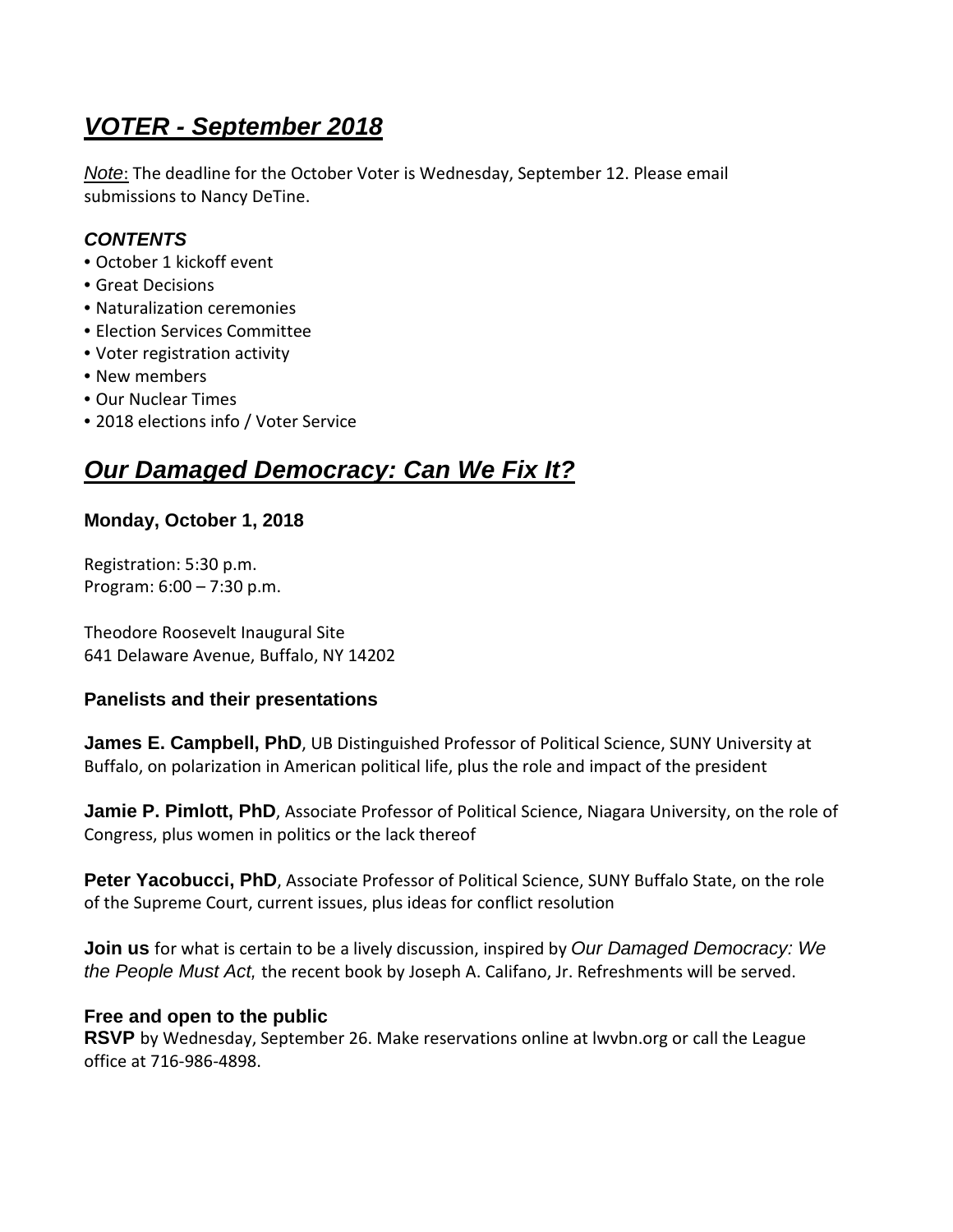The TR Site is easily reached via public transportation. Parking is free in the lot behind the building accessible from Delaware Avenue or Franklin Street, between Allen and North Streets. Note: Franklin Street is one-way northbound.

Special thanks to our co-sponsors: The Theodore Roosevelt Inaugural Site The Association for a Buffalo Presidential Center

# **Great Decisions**

Joan Sillman has volunteered to facilitate our sixth Great Decisions topic: U.S. Global Engagement and the Military, to be discussed from 10 a.m. until noon on Thursday, September 6, at 1272 Delaware. "The global power balance is rapidly evolving leaving the United States at a turning point with respect to its level of engagement and the role if its military. Some argue for an 'America first' paradigm with a large military to ensure security, while others call for a more assertive posture overseas. Some advocate for a restoration of American multilateral leadership and a strengthened role for diplomacy. Still others envision a restrained U.S. role, involving a more limited military. How does the military function in today's international order, and how might it be balanced with diplomatic and foreign assistance capabilities?" Lots to ponder.

Bernice Baeumler

### **Naturalization Ceremonies**

On July 12, Elisabeth Zausmer and Patricia Wille welcomed 62 new citizens at the naturalization ceremony at ECC/North. On July 19, Sandra O'Hara and Michele Greco represented the League at the U.S. Courthouse where 35 candidates from 17 countries became citizens. Joyce Bol and Josette Cunningham welcomed 55 new citizens from 25 countries at the July 26 ceremony at the Burchfield Penney Art Center.

On August 2 at the U.S. Courthouse, seven federal judges appeared together for the first time at a naturalization ceremony to celebrate the 115 years that the Buffalo courts have been granting citizenship. The judges all spoke openly about their own immigrant heritage. Sharon Cramer and Elisabeth Zausmer represented the League, welcoming 50 new citizens from 24 countries.

Patricia Wille, Volunteer Coordinator for Naturalization Ceremonies

## **Election Services Committee**

During July, this committee came together to accomplish an amazing feat: an election notice mailing to Marine Drive that called for more than 800 pieces to be folded, stuffed and stamped.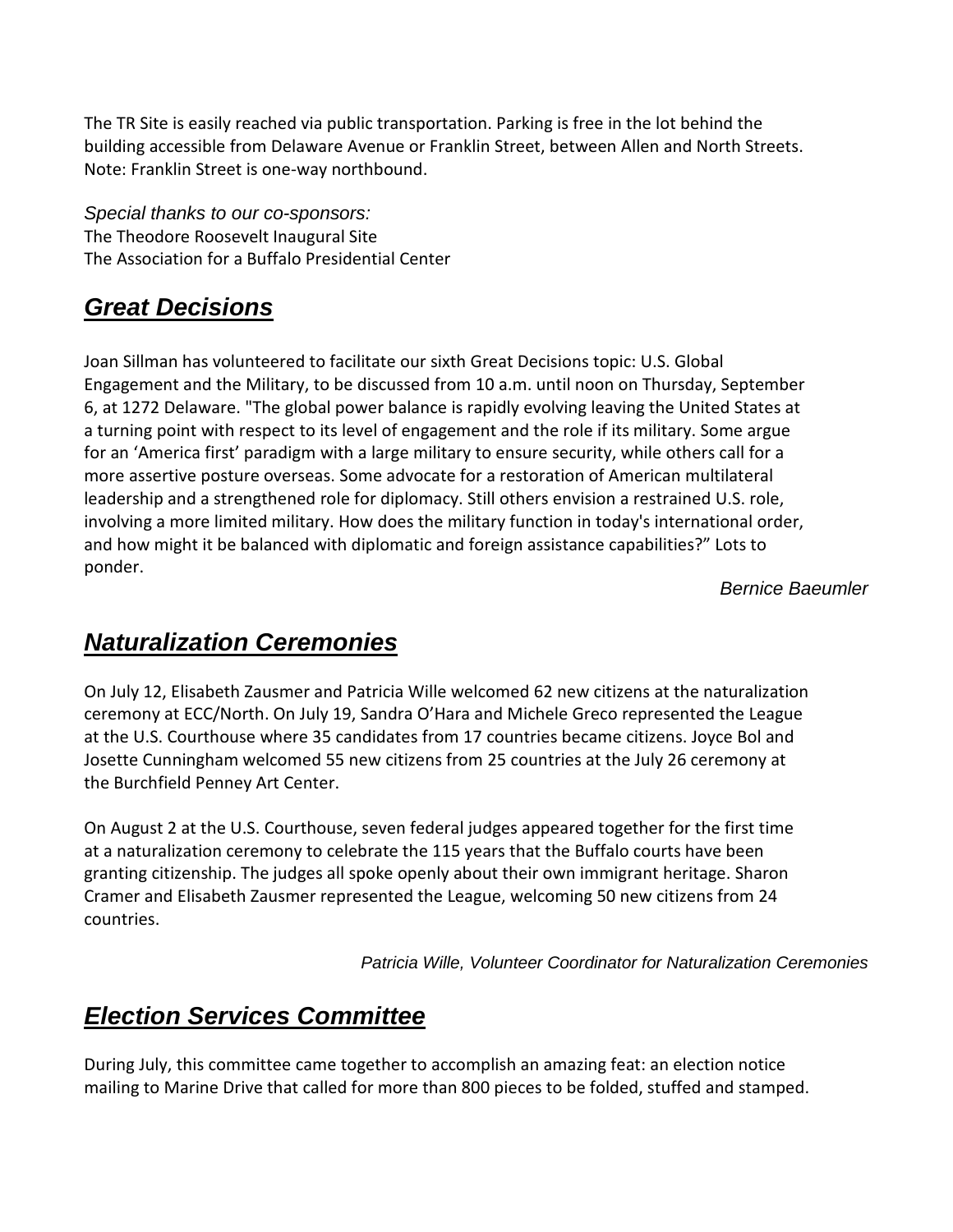My great appreciation to members Judy Clarke, Judy Weidemann, Ramona Gallagher, Sally Metzger, Shirley Joy, Mike Egan and her daughter, Kathleen Macaluso, Marlene Katzel, Marianne Poprosky, Lois Uteg and Ellie Johnson. This month Al Dozoretz. Nora Mikes, Ramona Gallagher, Marlene Katzel and Lois Uteg will be conducting elections at Marine Drive, with Judy Capodicasa and Marianne Poprosky as back-ups.

My deepest appreciation for all of those valued members who have consistently given their time and efforts to this committee and to our League.

Alan Dozoretz, Co-Chair

# **Summer 2018 Voter Registration Activity**

Many, many thanks to all the League members who gave their time and energy to register new voters this summer. In addition to twice monthly naturalization ceremonies, League members registered voters at the following venues:

**May 12, Hamburg Music Festival**  Agnes Annis, Dana Lamb, Terri Parks and Betty Krist **May 19, Vet Fest**  Sue Kirkland and Mike Egan **June 6, Buffalo Academy of Science Charter School**  Ramona Gallagher and Mike Egan (arranged by Lee Tetkowski) **June 9, Buffalo Naval Park**  Deb Shiffren and Barb Rubin **June 9, University United Festival**  Judy Capodicasa, Scott Gehl, Sue Kirkland and Mary Ellen Dye **June 23, World Refugee Day**  Lyle Toohey, Chris Reichsmuth, Janet Goodsell and Marian Deutschman **June 30, Taste of Diversity**  Dana Saylor and Eva Hassett **June 30, March for Families**  Mike Egan **July 4, Naval Park**  Pat Egan and Peg Mergenhagen **July 14, March for Science**  Terri Parks and Helen Mayo **August 3 and 24, Hilbert College Student Orientation**  Peg Mergenhagen, Kathy Elias, Linda Koenigsburg and Liz Zausmer (arranged by Janet Goodsell) Our appreciation to all for your vital community service!

Mike Egan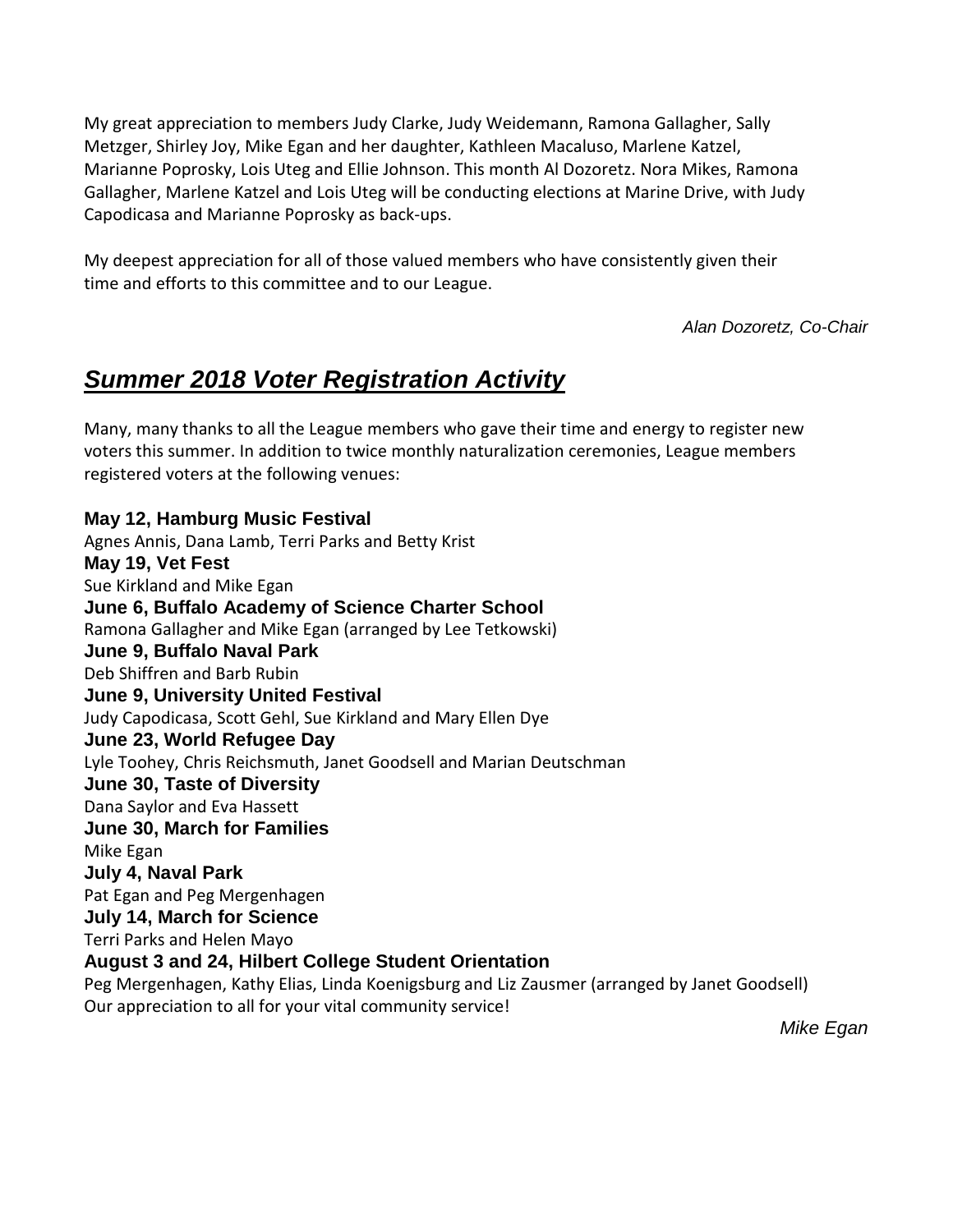## **Welcome New Members!**

We extend a very warm welcome to everyone who joined the League of Women Voters this past year, including our most recent members: Eileen Cassidy, Kathleen Elias, Michelle Perkins, Thomas Sciolino, Christine Prygon, Barbara Gunderson, and Pamela and Tom Sivertsen.

When asked what sparked your interest in League, many of you immediately responded that you wanted to help register new voters – and then you jumped right in. Fantastic!

Voting is the essential connection between citizens and their government and the League's mission has always been to make that connection stronger. In this important election year, we embrace your enthusiasm and willingness to participate in our voter service activities. But, whatever your reason for becoming a member of the League – and there are many – we are pleased to have you with us.

To get to know you better, and to tell you about all League programs and activities, we hope you will be able to attend our New Members Meeting in October. **An invitation will be coming to you soon.** 

Janet Massaro, Chair, Membership Committee

### **Our Nuclear Times: Article Nine**

A selection of timely, and timeless, quotations

"Clean-up work, which includes a mixture of radioactive and chemical wastes, is the largest environmental remediation ever undertaken by mankind and the most technologically challenging."

Gregory Freidman, Inspector General (retired), Department of Energy, "Budget Hobbles Nuclear Cleanup," The Wall Street Journal, November 2, 2015

"The situation is so grave that we should more properly be camped out night and day in front of legislative and regulatory bodies demanding the permanent end to any and every expression of this continued nuclear menace, be it civilian or military."

Excerpt from the foreword by Jerry Mander and Ernest Callenbach from the book **Nuclear Roulette: The Truth About the Most Dangerous Energy Source on Earth** by Gar Smith, Chelsea Green Publishing, Vermont, 2012.

"Our scientific power has outrun our spiritual power. We have guided missiles and misguided men."

Martin Luther King, Jr. (1929-1968), American civil rights leader

"Nuclear power is unacceptable because it unavoidably inflicts cancer and genetic injury on people. It is mass, random, premeditated murder."